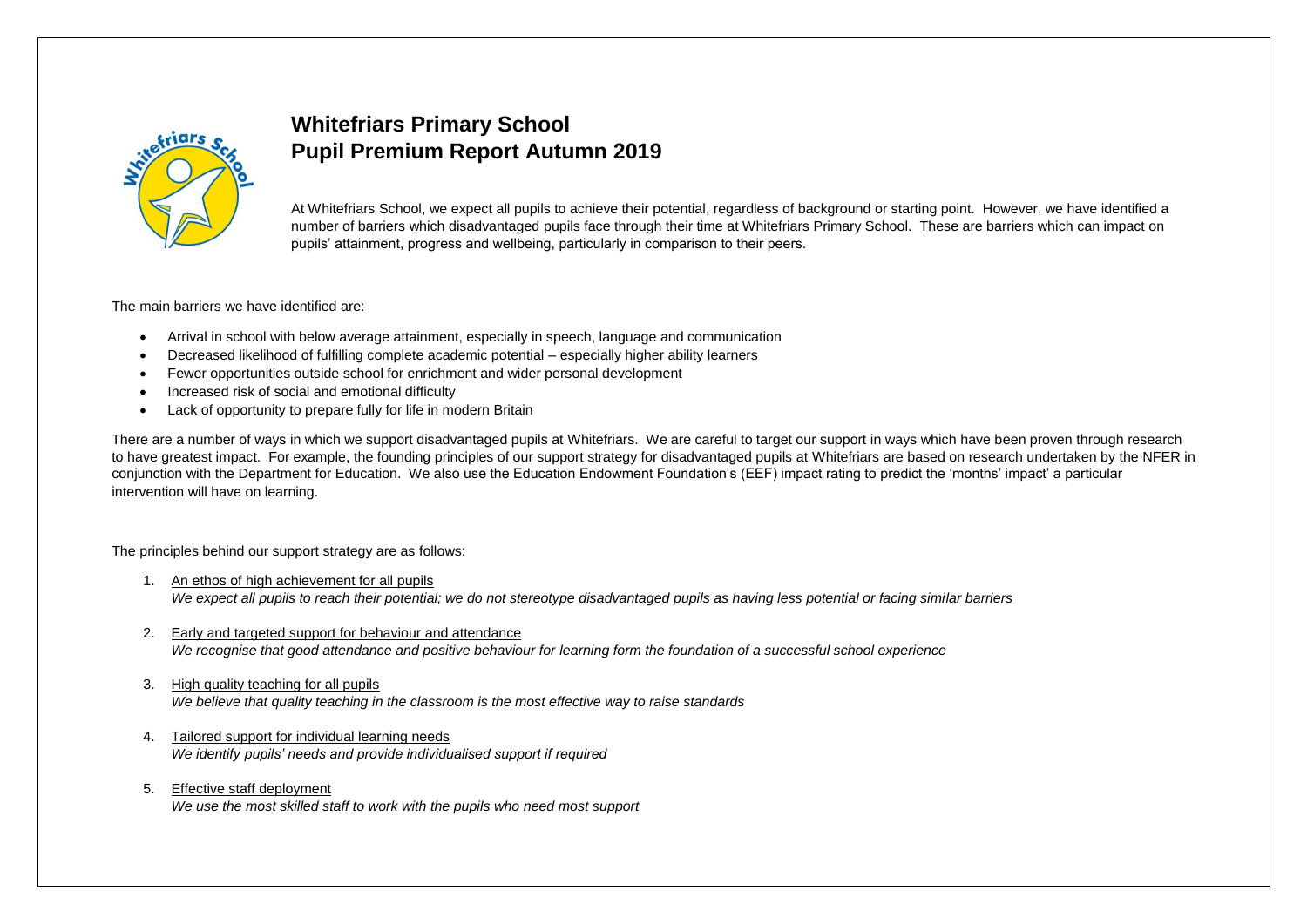## 6. Use of data to monitor impact

*We are constantly using assessment data to monitor impact of our work and make adjustments as necessary*

#### 7. Clear leadership and recruitment incentives

*We aim to recruit and retain the best staff, set extremely high aspirations and hold everyone accountable for raising attainment.*

Some areas of our support strategy have a financial implication; some do not. Where our support for disadvantaged pupils incurs a cost, we are careful to use our Pupil Premium funding to sustain these activities.

We track our expenditure carefully through the year, and we are continuously assessing the impact of this funding.

| 2018-19 Pupil Premium Funding (as of September 2018) |                |  |  |  |  |  |  |  |
|------------------------------------------------------|----------------|--|--|--|--|--|--|--|
| Total number of Pupils on roll (years R-6 Jul 2018)  | 552            |  |  |  |  |  |  |  |
| Number of pupils eligible for Pupil Premium          | 115.8          |  |  |  |  |  |  |  |
| <b>Total Pupil Premium Funding (predicted)</b>       | £155,145       |  |  |  |  |  |  |  |
| <b>Review Date</b>                                   | September 2020 |  |  |  |  |  |  |  |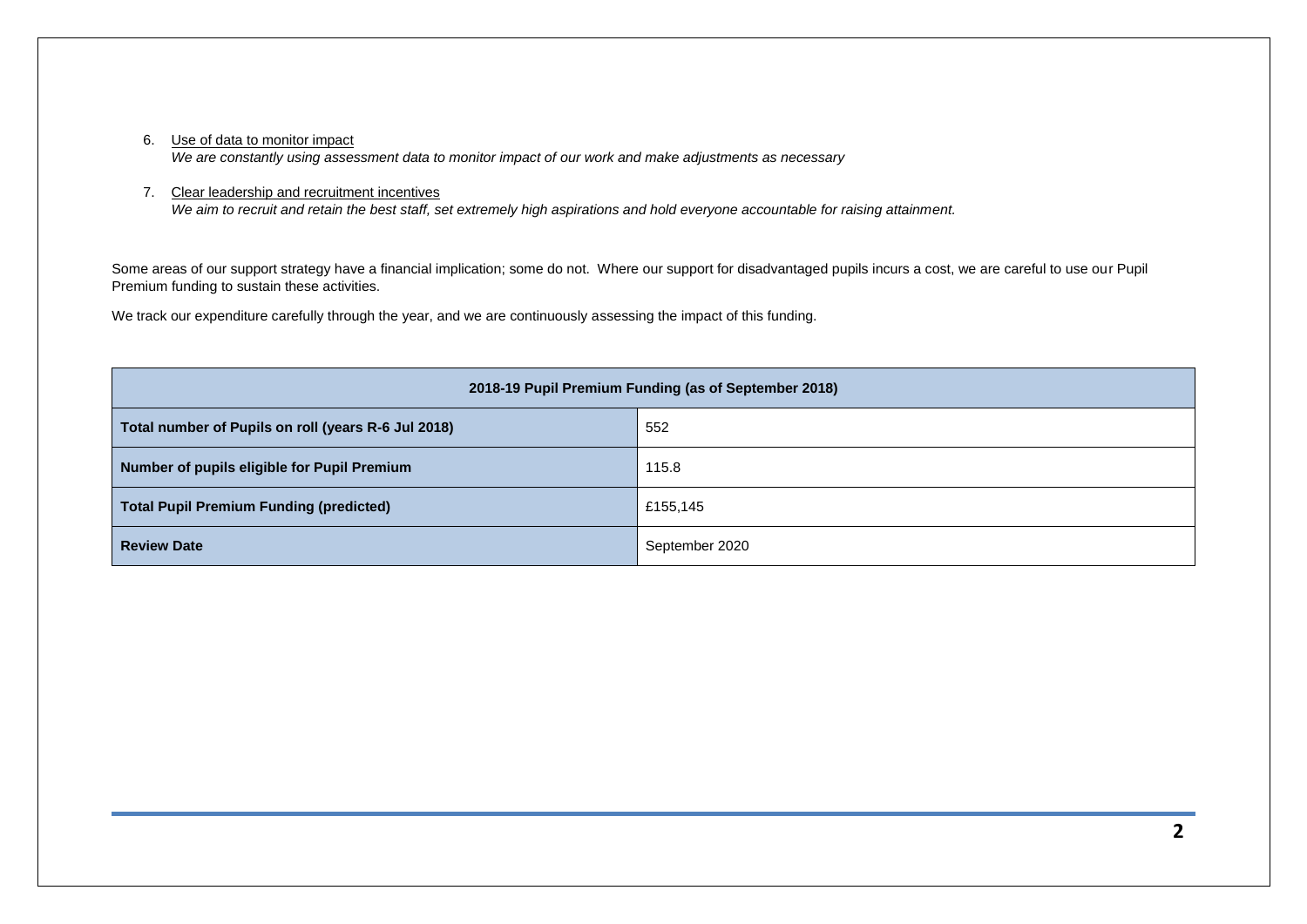# **Academic Year 2018-19**

# **NB: Empty cells are awaiting local data**

#### **EYFS GLD**

|               | <b>Nat</b>   | <b>Bor</b>   | <b>Sch</b> | <b>Sch</b> | <b>vs Nat</b> |
|---------------|--------------|--------------|------------|------------|---------------|
|               | <b>Other</b> | <b>Other</b> | All        | Dis        | <b>Other</b>  |
| Achieving GLD | 1.8%<br>71   | 74.9%        | 72.8%      | 57.14      |               |

#### **Year One Phonics**

|                            | <b>Nat</b> | Bor   | <b>Sch</b> | <b>Sch</b> | <b>vs Nat</b> |
|----------------------------|------------|-------|------------|------------|---------------|
|                            | Other      | Other | All        | <b>Dis</b> | Other         |
| Reaching Required Standard | 82%        | TBC   | 80.23%     | 72.73      |               |

#### **End of KS1 SATS**

|         | <b>Reading</b> |            |            |            |               | <b>Writing</b> |       |            |            | <b>Maths</b>  |            |       |            |            |               |
|---------|----------------|------------|------------|------------|---------------|----------------|-------|------------|------------|---------------|------------|-------|------------|------------|---------------|
|         | <b>Nat</b>     | <b>Bor</b> | <b>Sch</b> | <b>Sch</b> | <b>vs Nat</b> | <b>Nat</b>     | Bor   | <b>Sch</b> | Sch        | <b>vs Nat</b> | <b>Nat</b> | Bor   | <b>Sch</b> | <b>Sch</b> | <b>vs Nat</b> |
|         | Other          | Other      | All        | <b>Dis</b> | <b>Other</b>  | Other          | Other | All        | <b>Dis</b> | <b>Other</b>  | Other      | Other | All        | <b>Dis</b> | <b>Other</b>  |
| $EXS +$ | 74.9%          | 78.6%      | 73%        | 66.7%      | 62%           | 74.9%          | 78.6% | 73%        | 73%        | 54.8%         | 75.6%      | 79.8% | 77.5%      | 58.3%      | 62.4%         |
| $GDS +$ | 25%            | 26.7%      | 9%         | 0%         | 12.9%         | 14.8%          | 16.9% | 9%         | 9%         | $7.2\%$       | 21.7%      | 25.1% | 9%         | 0%         | 11.8%         |

## **End of KS2 SATS**

|         | <b>Reading</b> |       |            |       |               | <b>Writing</b> |       |            |            | <b>Maths</b>  |       |       |            |            |               |
|---------|----------------|-------|------------|-------|---------------|----------------|-------|------------|------------|---------------|-------|-------|------------|------------|---------------|
|         | <b>Nat</b>     | Bor   | <b>Sch</b> | Sch   | <b>vs Nat</b> | <b>Nat</b>     | Bor   | <b>Sch</b> | <b>Sch</b> | <b>vs Nat</b> | Nat   | Bor   | <b>Sch</b> | <b>Sch</b> | <b>vs Nat</b> |
|         | Other          | Other | All        | Dis   | Other         | Other          | Other | <b>All</b> | <b>Dis</b> | <b>Other</b>  | Other | Other | All        | <b>Dis</b> | <b>Other</b>  |
| $EXS +$ | 73.2%          | 79.6% | 72.6%      | 62%   | <b>TBC</b>    | 78.5%          | 85.2% | 93.5%      | 67.8%      | <b>TBC</b>    | 78.7% | 85.9% | 77.4%      | 67.4%      | <b>TBC</b>    |
| $GDS +$ | 26.9%          | 34.7% | 24.2%      | 16.9% |               | 20.1%          | 23.7% | 16.1%      | 11.3%      |               | 26.6% | 41.6% | 32.3%      | 5.6%       |               |

# **End of KS2 Combined RWM**

|                     | <b>Nat</b> | <b>Bor</b> | <b>Sch</b> | Sch   | <b>vs Nat</b> |
|---------------------|------------|------------|------------|-------|---------------|
|                     | Other      | Other      | All        | Dis   | Other         |
| <b>Expected RWM</b> | 64.8%      | 73.5%      | 61.35      | 55.2% | 51.4%         |
| <b>Above RWM</b>    | 10.5%      | 15.4%      | 12.9%      | 3.4%  | 4.7%          |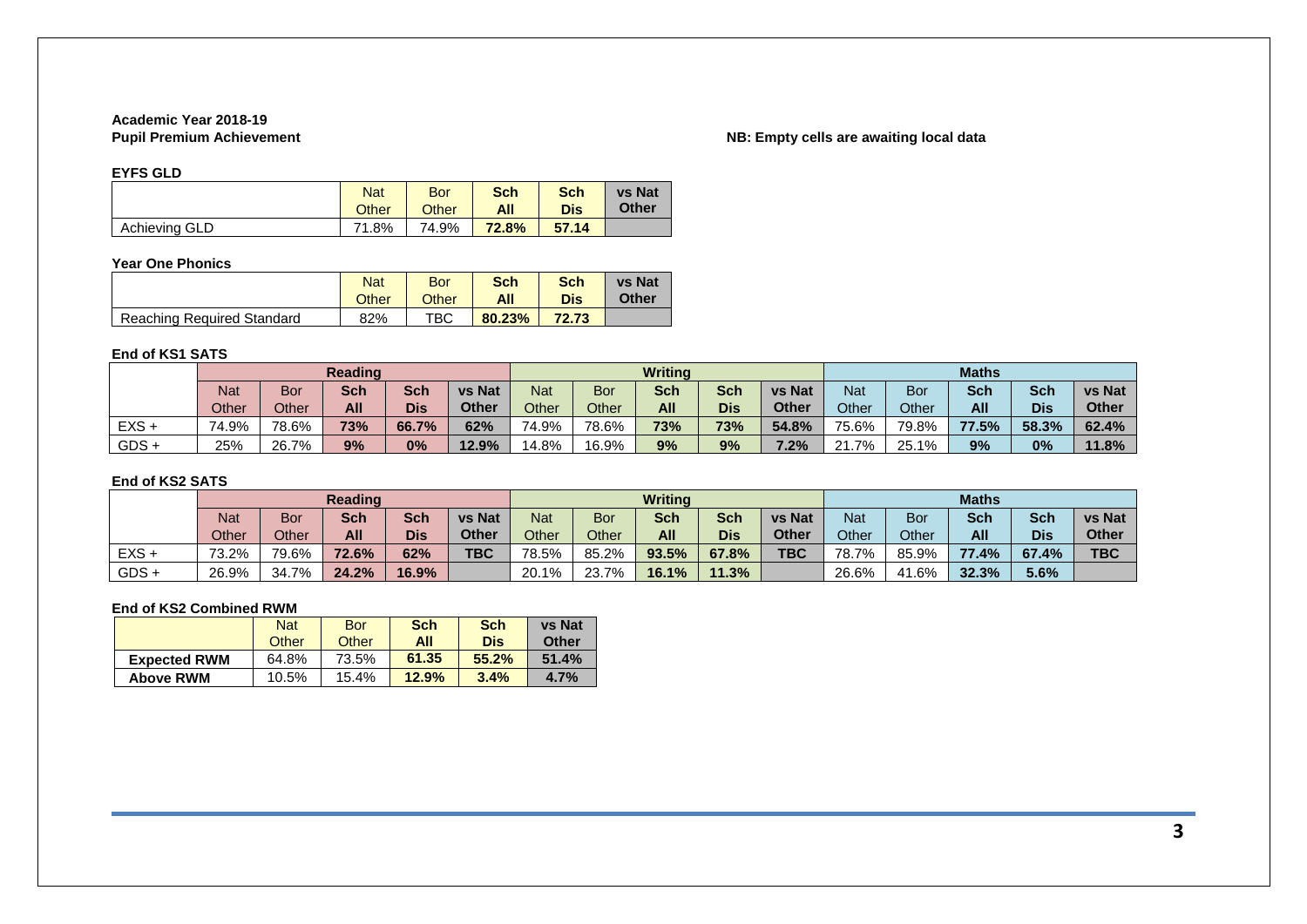## **Academic Year 2018-19 Pupil Premium Impact**

|                          | <b>Category</b><br>Cost | Programme                 | <b>Programme Cost</b> | Impact                                                                                                                                                                                                                                                                                                                                                                                                                                                                                                                                                                                                                                                                                                                                  |  |  |  |  |
|--------------------------|-------------------------|---------------------------|-----------------------|-----------------------------------------------------------------------------------------------------------------------------------------------------------------------------------------------------------------------------------------------------------------------------------------------------------------------------------------------------------------------------------------------------------------------------------------------------------------------------------------------------------------------------------------------------------------------------------------------------------------------------------------------------------------------------------------------------------------------------------------|--|--|--|--|
| Leadership / Recruitment | £13,500                 | <b>TLR Maths</b>          | £4,500                | Disadvantaged pupils attained the expected standard in maths and are working above<br>the national average. Our maths leader focused on raising achievement at the expected<br>and greater depth standard at KS1 and KS2. At KS1, 58.3% of disadvantaged pupils<br>achieved the expected and higher standard, just below the national average. At the end<br>of KS2, 77% of disadvantaged pupils achieved this standard, just 1% below the national<br>average at KS2. Average progress figures for disadvantaged pupils in maths at the end<br>of KS2 were 6 + which is significantly above the national average.                                                                                                                      |  |  |  |  |
|                          |                         | <b>TLR English</b>        | £4,500                | Our English leader and AHT focused on the attainment and progress of disadvantaged<br>pupils in Reading and Writing. Disadvantaged pupils attained the expected standard<br>and progress was in line with that of their non-disadvantaged peers. At KS1 and KS2,<br>disadvantaged pupils attained the higher standard (KS1, +9%(writing), KS2, +16.9%<br>reading and 11.3% in writing. Progress figures for disadvantaged pupils in Reading at<br>the end of KS2 were +1%, which is significant. But not above the national average.<br>Writing attainment and progress was also a focus especially at the end of KS2. 91% of<br>disadvantaged pupils attained the expected standard in writing and 9% achieved the<br>higher standard. |  |  |  |  |
|                          |                         | <b>TLR Science</b>        | £4,500                | Through our curriculum development we have been focused on raising the profile and<br>attainment for pupils in STEM. The faculty leader for science has been working closely<br>with staff to develop pupils experience of STEM teaching in the classroom and their<br>wider experiences. Pupils were also introduced to additional experiences through the<br>year, including visits from scientists, engineers and mathematicians from the local area.<br>Pupils knowledge and understanding of STEM                                                                                                                                                                                                                                  |  |  |  |  |
|                          | £79,850                 | Additional Teacher Year 6 | £40,000               | Classes in the core skills in Year 6 did not exceed 23. The year group was led by an<br>experienced assistant headteacher who worked very closely with the team. As a result<br>of this additional teacher, results for pupil premium pupils in all subjects were above<br>local averages and significantly above national averages for both expected and the<br>greater depth standard. Please see the tables above for more in-depth comparisons.                                                                                                                                                                                                                                                                                     |  |  |  |  |
| Support<br>Class         |                         | 1:1 Maths Tuition         | £17,000               | We are able to offer a large number of disadvantaged pupils 1:1 math tuition to support<br>their class learning. Class teachers identify those pupils at risk of falling below the<br>expected standard and work with the 1:1 teacher to plan 10 sessions of targeted<br>support.                                                                                                                                                                                                                                                                                                                                                                                                                                                       |  |  |  |  |
|                          |                         | 1:1 English Tuition       | £17,000               | We are able to offer a large number of disadvantaged pupils 1:1 English tuition to<br>support their class learning. Class teachers identify those pupils at risk of falling below<br>the expected standard and work with the 1:1 teacher to plan 10 sessions of targeted<br>support.                                                                                                                                                                                                                                                                                                                                                                                                                                                    |  |  |  |  |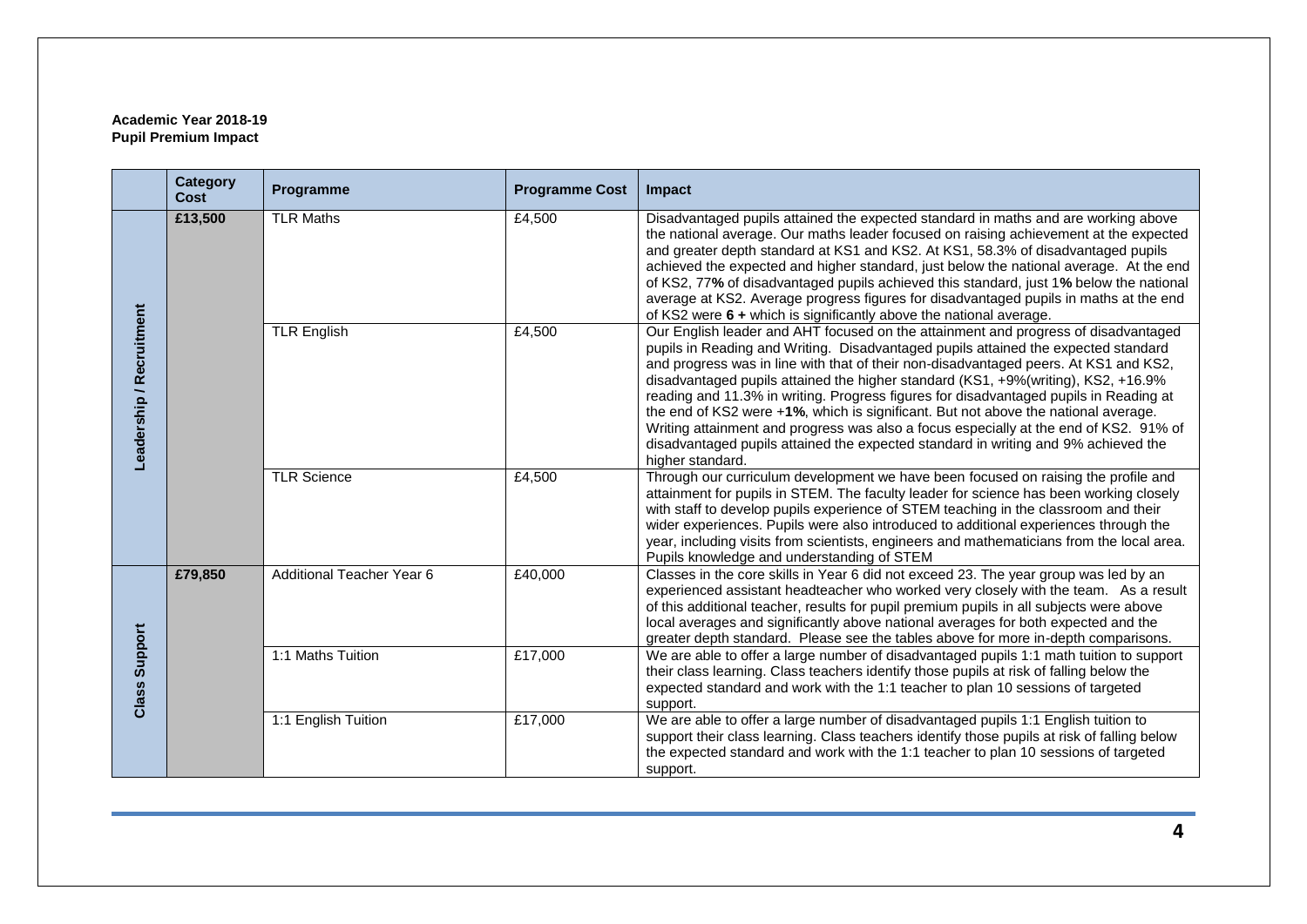|               | <b>Category</b><br>Cost | Programme                                    | <b>Programme Cost</b> | Impact                                                                                                                                                                                                                                                                                                                                                                                                             |
|---------------|-------------------------|----------------------------------------------|-----------------------|--------------------------------------------------------------------------------------------------------------------------------------------------------------------------------------------------------------------------------------------------------------------------------------------------------------------------------------------------------------------------------------------------------------------|
|               |                         | TA Group Intervention                        | £5,850                | Teaching assistants provide support for vulnerable and disadvantaged pupils including<br>those with SEND needs. Teaching assistants are timetabled daily to support small<br>groups in various reading, writing and math skills.                                                                                                                                                                                   |
|               | £87,581                 | Reading, Writing and Math Booster<br>Classes | £3000                 | Subject leaders and senior leaders, ran after-school booster groups for children across<br>Upper KS2 to give them the additional support in the core subjects.<br>80% of pupils targeted for support in Year 6 achieved or exceeded their target.                                                                                                                                                                  |
|               |                         | <b>Easter Booster Classes</b>                | £3,200                | Year 6 staff run an Easter booster club for our Year 6 pupils. Intensive tuition is in small<br>focussed groups to boost the progress of pupils who are working at or just below the<br>expected standard in English and maths. Reading groups focus on comprehension<br>strategies, maths groups focus on reasoning and English groups focus on SPAG skills.<br>(81% of pupils met the expected standard)         |
| Interventions |                         | Art Therapy                                  | £4,000                | A qualified Art Therapist provides support for identified vulnerable pupils with social,<br>emotional and communication needs.100% of pupils attending art therapy made a<br>significant improvement in their behaviour for learning and communication skills. Pupils<br>wellbeing improved and parent voice supported this.                                                                                       |
|               |                         | Music Therapy                                | £18,330               | A qualified Music Therapist provides support for identified vulnerable pupils with social,<br>emotional and communication needs.96% of the pupils seen by the music therapist<br>made significant progress towards their targets and class teachers where able to see a<br>marked improvement in their ability to engage socially, emotionally and an improvement<br>in their behaviour for learning.              |
|               |                         | Independent Speech and Language<br>Therapy   | £6840                 | We employ an independent speech and language therapist who is able to assess and<br>support pupils in school. The targets set are supported by the SAL TA groups and these<br>help pupils who have SAL difficulties in being able to communicate more effectively and<br>therefore access the curriculum more easily.                                                                                              |
|               |                         | <b>Educational Psychologist Support</b>      | £14,994               | We employed an Educational Psychologist to carry out cognitive testing and diagnosis<br>of specific learning difficulties. 5 pupils each half term were identified by teachers and<br>the SENCO with priority to our PP pupils and received specialised intervention from a<br>trained EP.                                                                                                                         |
|               |                         | Place 2 Be                                   | £19,851               | Place2Be provide additional support for pupils with social, emotional and mental health<br>needs. The project manager works closely with the Headteacher to identify and support<br>vulnerable children and families. (NUMBERS)                                                                                                                                                                                    |
|               |                         | Nurture Groups                               | £3,900                | At Heathland and Whitefriars, we have a number of pupils who find it difficult to settle<br>into the mainstream classroom because of additional learning or behaviour needs. We<br>have trained HTLA staff who provide afternoon group sessions in KS1 for many of these<br>pupils. Pupils benefit by finding it much easier to access the classroom and curriculum<br>based on the skills taught in these groups. |
| Enrichment    |                         | Behaviour and Inclusion Support              | £13,466               | A specialist behaviour support worker provides individual targeted support for those<br>vulnerable pupils who have been identified by teachers as needing additional provision<br>for a range of social and emotional needs. This approach is individualised and tailored                                                                                                                                          |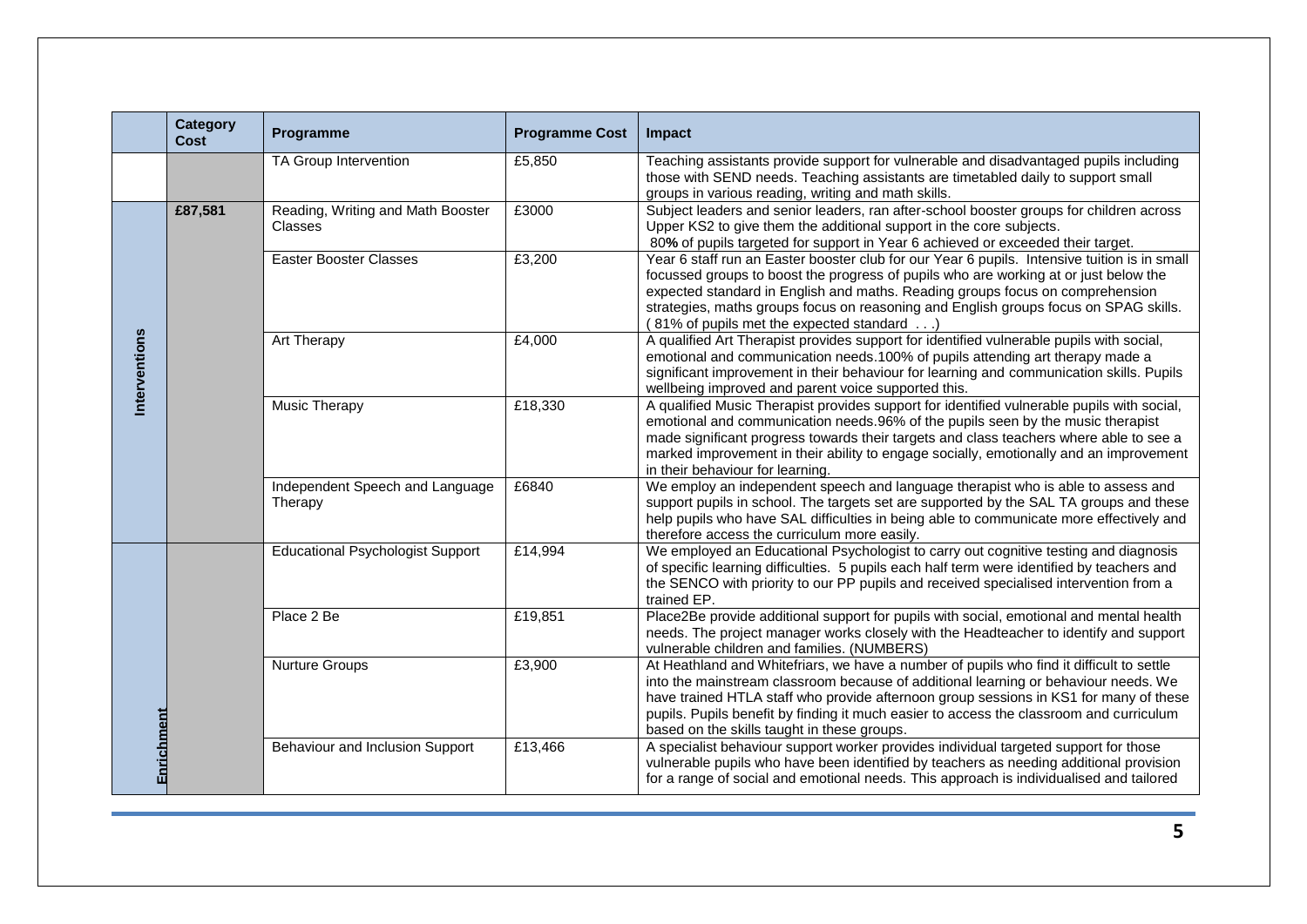|          | <b>Category</b><br>Cost                                                                                                                                                                                                                                                                                                                                                                                                             | Programme                       | <b>Programme Cost</b> | Impact                                                                                                                                                                                                                                                                                                                                                                                                                                                                                                                          |  |  |  |
|----------|-------------------------------------------------------------------------------------------------------------------------------------------------------------------------------------------------------------------------------------------------------------------------------------------------------------------------------------------------------------------------------------------------------------------------------------|---------------------------------|-----------------------|---------------------------------------------------------------------------------------------------------------------------------------------------------------------------------------------------------------------------------------------------------------------------------------------------------------------------------------------------------------------------------------------------------------------------------------------------------------------------------------------------------------------------------|--|--|--|
|          |                                                                                                                                                                                                                                                                                                                                                                                                                                     |                                 |                       | to the needs of the pupils and the inclusion team meet regularly to review progress and<br>new referrals.<br>Average progress of pupils receiving this intervention is in line with non-pupil premium<br>cohort. (6 points progress)                                                                                                                                                                                                                                                                                            |  |  |  |
|          | £10,500                                                                                                                                                                                                                                                                                                                                                                                                                             | <b>Residential School Trips</b> | £1000                 | We run two residential trips for upper KS2 pupils. Year 5 visit Gordon Brown in Sussex<br>and Year 6 travel abroad to PGL centre in France. We heavily subsidise residential trips<br>for pupil premium pupils, and no child was precluded from any of these for financial<br>reasons. Teachers reported that pupils taking part in these activities has increased<br>SEMH outcomes as well as the progress of pupils receiving this intervention is in line<br>with non-pupil premium cohort. (6 points progress)              |  |  |  |
|          | <b>Educational Trips and Visits</b><br>In 2018-19 we provided all pupils with a range of different trips, experiences and<br>workshops. We were able to subsidise most trips, and no child was precluded from any<br>£5,000<br>of these for financial reasons. Average progress of pupils receiving this intervention is in<br>line with non-pupil premium cohort. (6 points progress)<br>£4,000<br>Subsidised music and instrument |                                 |                       |                                                                                                                                                                                                                                                                                                                                                                                                                                                                                                                                 |  |  |  |
|          |                                                                                                                                                                                                                                                                                                                                                                                                                                     | tuition                         |                       | Pupils are exposed to a range of different music workshops throughout their topics to<br>help build on a support their learning. Targeted pupils receive subsidises instrument<br>lessons to ensure they have access and that no pupil is excluded from learning an<br>instrument for financial reasons. Pupils where able to comment on feeling successful in<br>other curriculum areas as well as the average progress of pupils receiving this<br>intervention is in line with non-pupil premium cohort. (6 points progress) |  |  |  |
|          |                                                                                                                                                                                                                                                                                                                                                                                                                                     | Clubs                           | £500                  | Throughout the academic year a number of places in clubs were for 'targeted pupils.<br>These included children in receipt of pupil premium, looked after children, children with<br>particular talents and children with specific SEN needs. We used our pupil premium to<br>fund places for these children. Average progress of pupils receiving this funding is in<br>line with non-pupil premium cohort. (6 points progress)                                                                                                 |  |  |  |
| Resource | £2,150                                                                                                                                                                                                                                                                                                                                                                                                                              | <b>SAM Learning</b>             | £450                  | Pupils have access to an online learning portal which enables them to practice key skills<br>across the curriculum. Teachers are able to use the resource to set individualised<br>activities and revision for pupils. Across the year group 60% of pupils met the expected<br>standard in reading, writing and maths.                                                                                                                                                                                                          |  |  |  |
|          |                                                                                                                                                                                                                                                                                                                                                                                                                                     | <b>Targeted Revision Guides</b> | £300                  | To support upper KS2 with independent learning and consolidation of key skills in<br>reading, writing, grammar and maths. Across the year group 60% of pupils met the<br>expected standard in reading, writing and maths.                                                                                                                                                                                                                                                                                                       |  |  |  |
|          |                                                                                                                                                                                                                                                                                                                                                                                                                                     | <b>Bug Club</b>                 | £1400                 | Supports and engages pupils regardless of whatever stage they are at in their reading.<br>Allows pupils to access targeted reading books whether at school or at home.<br>Encourages and enables parents to take an active interest in their child's learning and<br>progress.                                                                                                                                                                                                                                                  |  |  |  |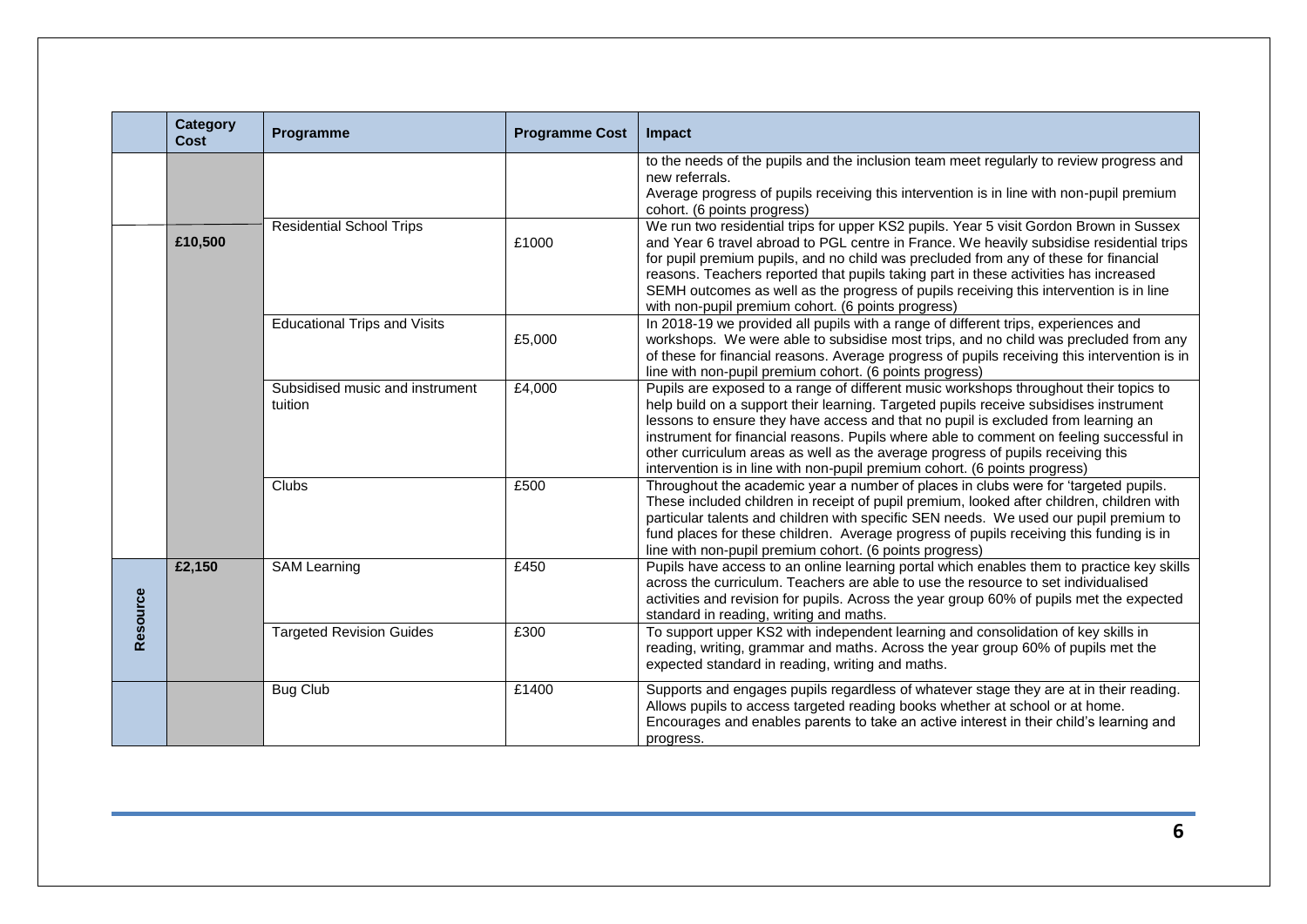|   | <b>Category</b><br>Cost | Programme | <b>Programme Cost   Impact</b> |  |
|---|-------------------------|-----------|--------------------------------|--|
| 쯥 | £193,581                |           |                                |  |

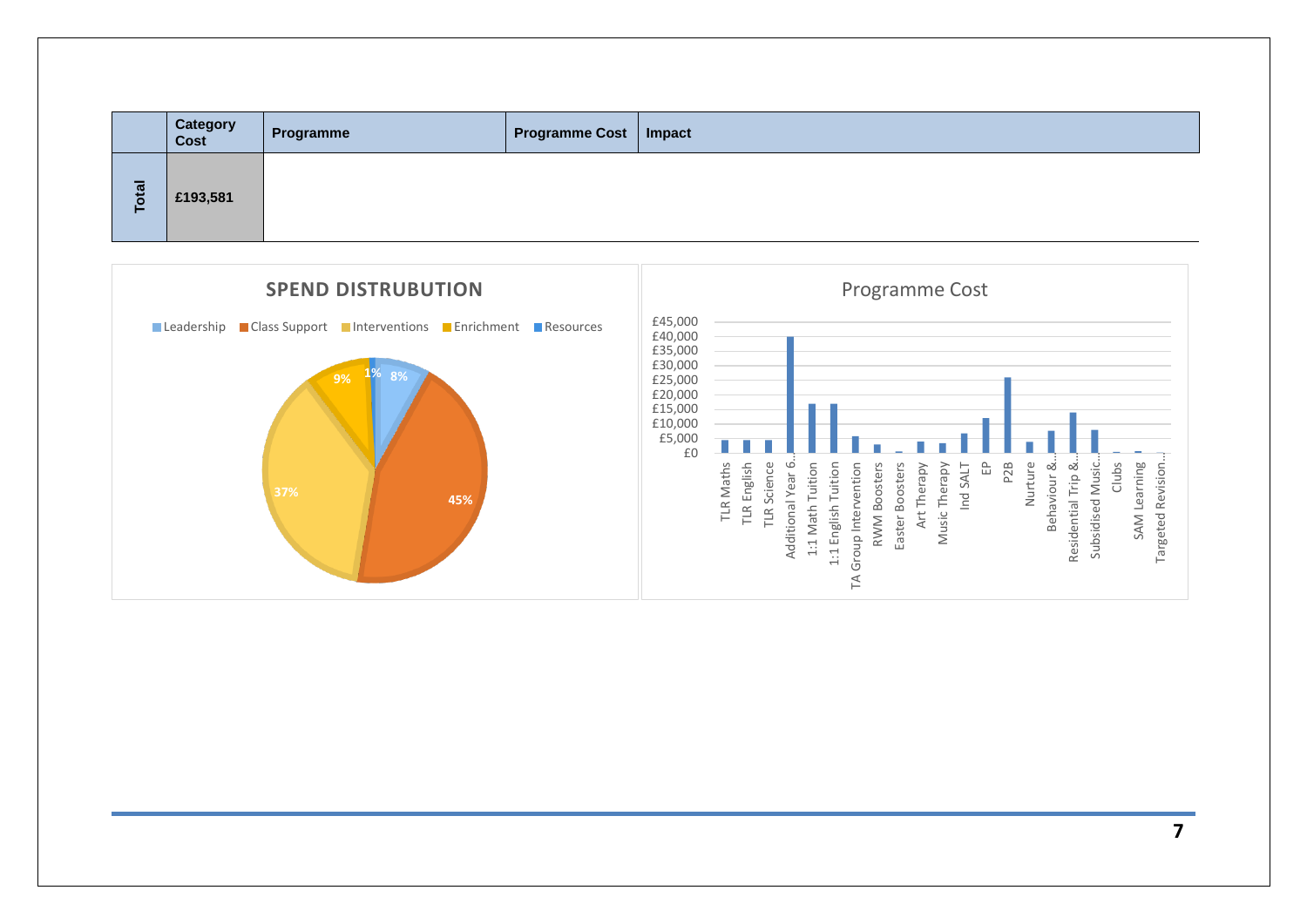# **Academic Year 2019-20 Projected Pupil Premium Expenditure**

|                  | Programme                                  | <b>Rationale</b>                                                                                                                                                                                                                                                                                                                                                                                                                                                                                      | <b>Impact Measure</b>                                                                                      | <b>Overseen</b><br><b>Bv</b> | <b>EEF</b><br>Impact | <b>Cost</b> | <b>Category</b><br><b>Total</b> |
|------------------|--------------------------------------------|-------------------------------------------------------------------------------------------------------------------------------------------------------------------------------------------------------------------------------------------------------------------------------------------------------------------------------------------------------------------------------------------------------------------------------------------------------------------------------------------------------|------------------------------------------------------------------------------------------------------------|------------------------------|----------------------|-------------|---------------------------------|
|                  | <b>TLR Maths</b>                           | We have a dedicated Maths leader who leads the subject through the<br>school, with a particular focus on raising the attainment of the most<br>able ensuring that there is a focus on securing the skills, developing<br>reasoning and using and applying in all lessons. We have identified<br>that the disadvantaged most able do not always reach their full<br>potential in Maths by the end of KS1 and KS2 and have established<br>this leadership position to address this.                     | PP Attainment and<br>Progress from starting<br>points in Maths across<br>school                            | <b>Maths</b><br>Leader       | N/A                  | £4,500      | £13,500                         |
| Leadership       | <b>TLR English</b>                         | We have identified that although previous middle and lower-attainers<br>make excellent progress in Writing by the end of KS2, the most able do<br>not always reach their potential. Our English leader has this as a focus<br>for 2019-20. Attainment in Grammar is high across all groups and we<br>aim to sustain this. Attainment in Reading has been identified as a<br>focus for 2019-20 and the English faculty lead will ensure all staff are<br>working to ensure pupils reach their targets. | PP Attainment and<br>Progress from starting<br>points in English across<br>school, particularly<br>Reading | English<br>Leader            | N/A                  | £4,500      |                                 |
|                  | <b>TLR Science</b>                         | One of our School Improvement aims this year relates to excellence in<br>STEM subjects. Children from disadvantaged backgrounds are under-<br>represented in STEM careers, and we aim to take steps to address this<br>in school. This TLR leadership position allows this initiative to be<br>driven forward and its impact closely monitored.                                                                                                                                                       | PP Attainment and<br>Progress in Science<br>Aspirations of pupils,<br>leaver destinations                  | Science<br>Leader            | N/A                  | £4,500      |                                 |
| Support<br>Class | Additional<br>Teacher<br>Year <sub>6</sub> | We employ an additional teacher in Year 6 to enable smaller class<br>sizes (no more than 23). We have also been careful to deploy staff<br>effectively, ensuring that experienced KS2 teachers continue within the<br>phase, using their expertise to ensure pupils make outstanding<br>progress.                                                                                                                                                                                                     | End of Key Stage data<br>for PP children                                                                   | <b>KS2 AHT</b>               | $+3$                 | £40,000     | £75,300                         |
|                  | 1:1 tuition                                | Our two specialist 1:1 tutor provide learning support for disadvantaged<br>pupils who are at risk of not meeting the expected standard in KS2.<br>Techers work closely to ensure that pupils are carefully selected and<br>plan a individualised timetable of learning to ensure pupils achieve the<br>expected standard at the end of KS2.                                                                                                                                                           | Individual feedback and<br>progress date<br>End of Key Stage data<br>for PP children                       | <b>KS2 AHT</b>               | $+5$                 | £35,000     |                                 |
|                  | Revision<br>Guides                         | To support upper KS2 with independent learning and consolidation of<br>key skills in reading, writing, grammar and maths.                                                                                                                                                                                                                                                                                                                                                                             | Individual feedback and<br>progress date                                                                   | <b>KS2AHT</b>                | $+2$                 | £300        |                                 |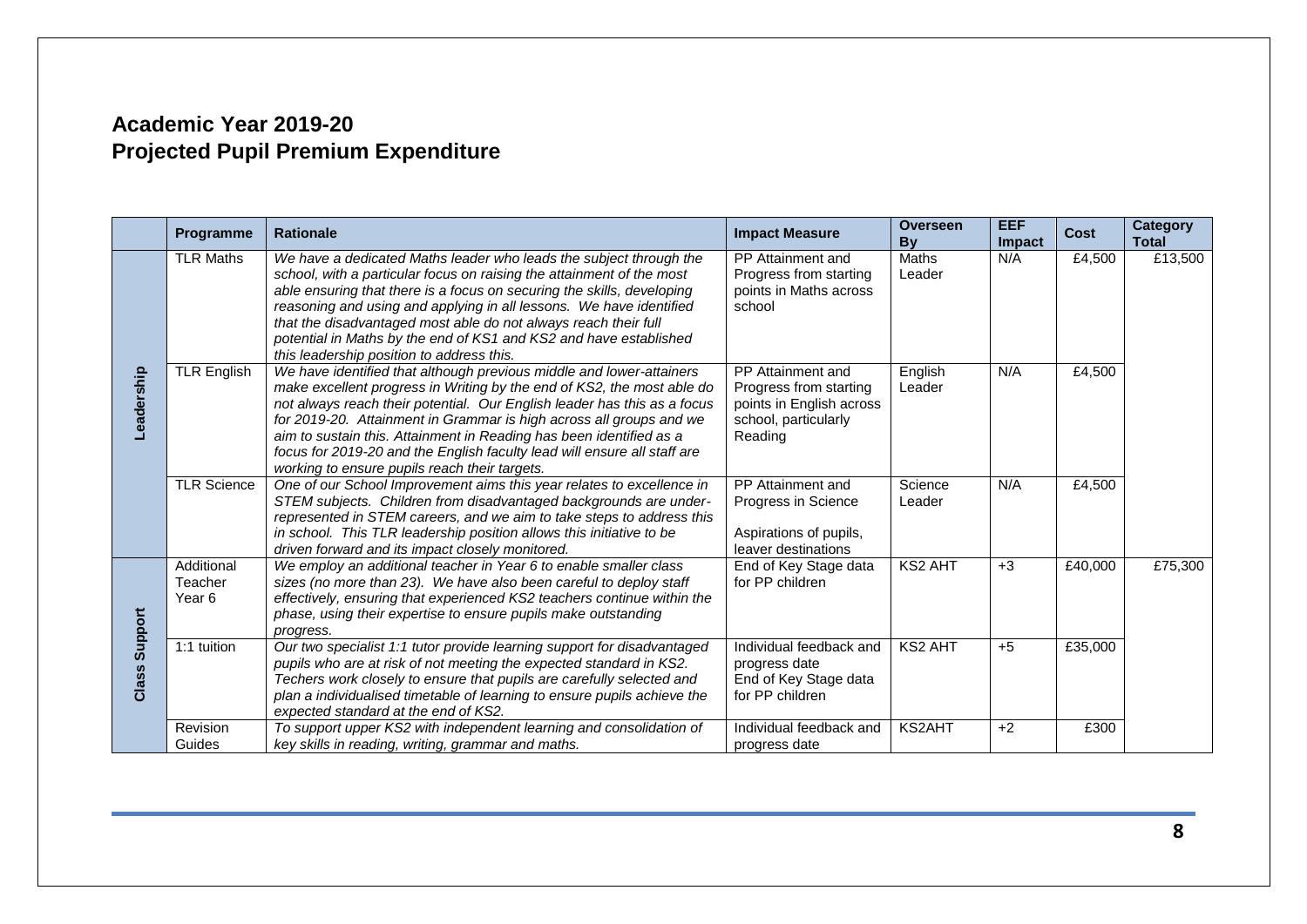|               | Programme                                        | <b>Rationale</b>                                                                                                                                                                                                                                                                                                                                      | <b>Impact Measure</b>                             | <b>Overseen</b><br>By                   | <b>EEF</b><br><b>Impact</b> | <b>Cost</b> | Category<br><b>Total</b> |
|---------------|--------------------------------------------------|-------------------------------------------------------------------------------------------------------------------------------------------------------------------------------------------------------------------------------------------------------------------------------------------------------------------------------------------------------|---------------------------------------------------|-----------------------------------------|-----------------------------|-------------|--------------------------|
|               | Behaviour<br>and<br>Inclusion<br>Support         | We have identified a group of pupils who suffer from emotional<br>difficulties, especially related to self-esteem and anxiety. These pupils<br>often present with behaviour difficulties in the classroom. These pupils<br>are identified by class teachers and work closely with our Inclusion<br>worker form the Helix Education Service in Harrow. | Individual feedback and<br>progress date          | SENCO and<br>Inclusion<br>Coordinator   | $+3$                        | £8000       | £62,600                  |
| Interventions | Easter<br><b>Boosters</b>                        | We run an Easter booster club for our Year 6 pupils. Intensive tuition is<br>in small focussed groups. Reading groups focus on comprehension<br>strategies, maths groups focus on reasoning and English groups focus<br>on SPAG skills.                                                                                                               | <b>Individual Attainment</b><br>and Progress data | <b>KS2 AHT</b>                          | $+4$                        | £600        |                          |
|               | Speech and<br>Language                           | Through our Nursery and Reception baselines, we have identified that<br>speech, language and communication is a key barrier for<br>disadvantaged pupils arriving at Whitefriars. We have a number of<br>Teaching Assistants that have had specialist training from the Speech<br>and Language Therapist working one-to-one with targeted children.    | Individual Attainment<br>and Progress data        | SENCO and<br>Inclusion<br>Coordinator   | $+5$                        | £7000       |                          |
|               | Place 2 Be                                       | At Whitefriars we are aware that many of our pupils have SEMH<br>difficulties and need quick intervention where possible. Place2Be<br>supports pupils, staff and parents by providing 1:1 and group sessions<br>weekly.                                                                                                                               | <b>Individual Attainment</b><br>and Progress data | Associate<br>Head                       | N/A                         | £20,000     |                          |
|               | Educational<br>Psychologist                      | We have identified a number of pupils who have arrived at Whitefriars<br>with un-diagnosed Special Educational Needs. We have therefore<br>employed an Educational Psychologist to conduct the appropriate<br>assessments which support the process for EHCP (Education and<br>Health Care Plan) application.                                         | Successful EHCP<br>Applications                   | SENCO and<br>Inclusion Co-<br>ordinator | N/A                         | £12,000     |                          |
|               | Art Therapy                                      | We aim to increase our offer of art therapy to support identified<br>vulnerable pupils with social, emotional and communication needs.                                                                                                                                                                                                                | Individual Attainment<br>and Progress data        | SENCO and<br>Inclusion Co-<br>ordinator | N/A                         | £3,500      |                          |
|               | Independent<br>Speech and<br>Language<br>Therapy | Pupils start at Whitefriars with below average starting points in<br>particular with speech, language and communication skills. The<br>independent SALT supports us in early identification and support with<br>strategies to increase attainment of these pupils with individualised<br>targets and support.                                         | <b>Individual Attainment</b><br>and Progress data | SENCO and<br>Inclusion Co-<br>ordinator | N/A                         | £7500       |                          |